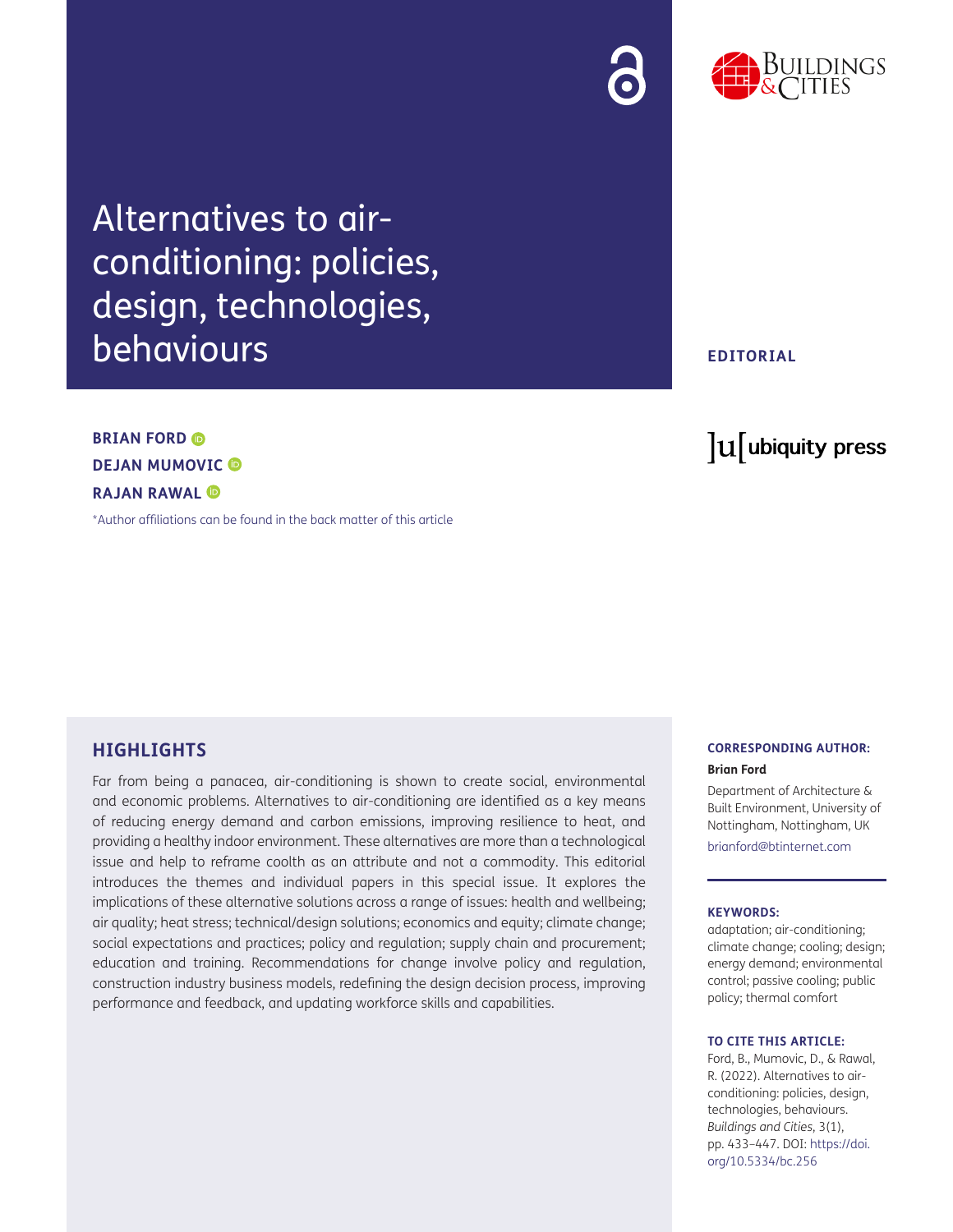# **1. BACKGROUND**

Global cooling energy use in buildings has tripled since 1990 ([IEA 2020](#page-13-0)), led by a combination of warmer temperatures and increased demand. Without significant intervention demand for air-conditioning (AC) is projected to rise by 700% by 2050. The most rapid growth in demand for cooling in buildings is taking place in India, China and the US, but the implications of an unsustainable increase in cooling demand are being recognised in many countries around the world. In 2020, China and India introduced national cooling plans: China pledged to increase the efficiency of AC units by 30% by 2030, and India also emphasises the importance of increased energy efficiency and refrigerant transition. The European Union's *Strategy on Heating & Cooling* [\(2016](#page-13-1)) calls for specific sustainable heating and cooling strategies to be developed at a national level, which was followed by the French initiative of the 'Biarritz Pledge for Fast Action on Efficient Cooling' at the G7 meeting in 2019.[1](#page-12-1) This pledge aims to transform the global *cooling* sector and lower emissions by coordinating efforts to improve the energy efficiency of AC and other cooling equipment, in parallel to the phase down of hydrofluorocarbons (HFCs).

While increased energy efficiency of AC technologies has a significant role to play, continued rising demand will remain unsustainable. In Europe and the US, peak load demand for AC threatens to disrupt power supply, but in India, China and South America power supply disruption is already a regular occurrence. While renewables are making an impact, many countries are forced into continued reliance on coal-fired generation to meet peak demand. Alternatives to conventional AC are urgently needed to reduce peak load demand for electricity, reduce the need for fossil fuel back-up, increase resilience and reduce carbon emissions. But these alternatives embrace much more than a technological issue: they require holistic design thinking, and include social aspects (expectations, behaviours, practices) which may challenge the ways in which work, leisure and other activities are pursued.

This special issue, as set out in the call for papers, explores alternative approaches to providing thermal comfort and ventilation in different climatic zones across the world at the scales of buildings, the neighbourhood and the city. It considers the implications of these alternatives across a range of issues: health, wellbeing, air quality and heat stress; technical/design solutions; social expectations and practices; climate change; policy and regulation; supply chain and procurement; education and training.

A total of 37 abstracts were submitted to the special issue. This led to the publication of 13 peerreviewed papers [\(Table 1\)](#page-1-0).

**AUTHORS TITLE DOI** B. Ford, D. Mumovic & R. Rawal **Alternatives to air-conditioning: policies**, design, technologies, behaviours (Editorial) <https://doi.org/10.5334/bc.256> H. Schoenefeldt Technological transitions in climate control: lessons from the House of Lords <https://doi.org/10.5334/bc.161> N. Murtagh, S. Badi, Y. Shi, S. Wei & W. Yu Living with air-conditioning: experiences in Dubai, Chongqing and London <https://doi.org/10.5334/bc.147> R. Hitchings Understanding air-conditioned lives: qualitative insights from Doha <https://doi.org/10.5334/bc.155> M. Luo, H. Zhang, Z. Wang, E. Arens, W. Chen, F. S. Bauman & P. Raftery Ceiling-fan-integrated air-conditioning: thermal comfort evaluations <https://doi.org/10.5334/bc.137> E. Bellas & D. Lucina  $\bigcirc$  Outdoor PM<sub>2.5</sub> air filtration: optimising indoor air quality and energy <https://doi.org/10.5334/bc.153> P. Drury, S. Watson & K. Lomas Summertime overheating in UK homes: is there a safe haven? <https://doi.org/10.5334/bc.152> D. Grassie, Y. Schwartz, P. Symonds, I. Korolija, A. Mavrogianni & D. Mumovic Energy retrofit and passive cooling: overheating and air quality in primary schools <https://doi.org/10.5334/bc.159>

<span id="page-1-0"></span>**Table 1:** Articles in the special issue 'Alternatives to Air-Conditioning: Policies, Design, Technologies, Behaviours', *Buildings & Cities* (2022), 3(1); guest editors Brian Ford, Dejan Mumovic & Rajan Rawal.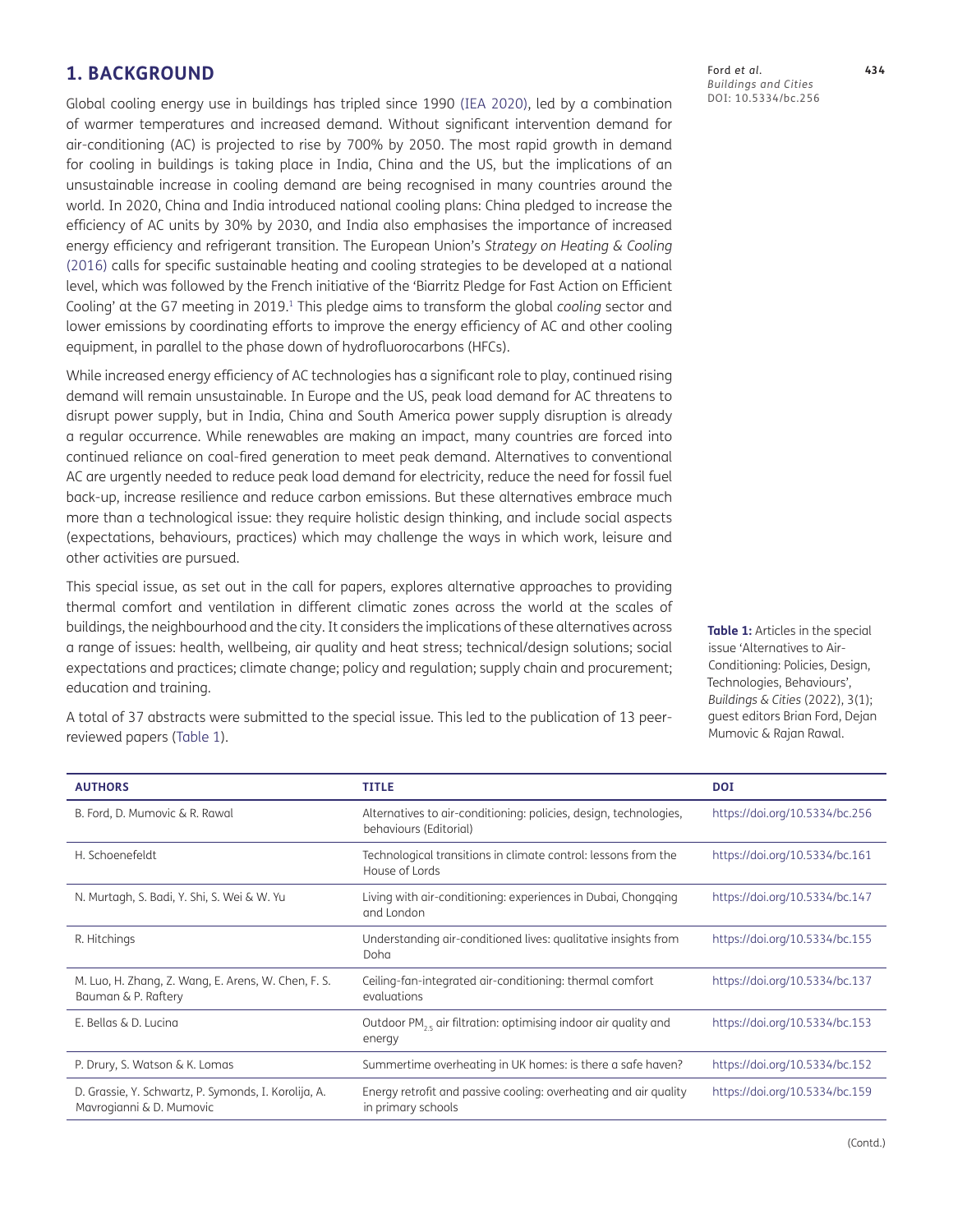| <b>AUTHORS</b>                                                                                               | <b>TITLE</b>                                                                                                             | <b>DOI</b>                     |
|--------------------------------------------------------------------------------------------------------------|--------------------------------------------------------------------------------------------------------------------------|--------------------------------|
| M. J. Cook, Y. Shukla, R. Rawal, C. Angelopoulos, L.<br>Caruggi-de-Faria, D. Loveday, E. Spentzou & J. Patel | Integrating low energy cooling and ventilation strategies in<br>Indian residences                                        | https://doi.org/10.5334/bc.197 |
| T. de Toldi, S. Craig & L. Sushama                                                                           | Internal thermal mass for passive cooling and ventilation:<br>adaptive comfort limits, ideal quantities, embodied carbon | https://doi.org/10.5334/bc.156 |
| V. L. Goncalves, V. Costanzo, K. Fabbri & T. Rakha                                                           | Overheating assessment in Passivhaus dwellings: the influence<br>of prediction tools                                     | https://doi.org/10.5334/bc.151 |
| L. Thomas, A. Woods, R. Powles, P. Kalali & S.<br>Wilkinson                                                  | Comfort, behaviour and energy: geothermal air-conditioning in<br>a residential development                               | https://doi.org/10.5334/bc.172 |
| C. A. Short, A. W. Woods, L. Drumright, R. Zia & N.<br>Mingotti                                              | An alternative approach to delivering safe, sustainable surgical<br>theatre environments                                 | https://doi.org/10.5334/bc.154 |
| H. Byrd, S. Matthewman & E. Rasheed                                                                          | Air-conditioning in New Zealand: power and policy                                                                        | https://doi.org/10.5334/bc.143 |

# **2. DRIVERS OF GROWTH IN COOLING DEMAND AND OPPORTUNITIES FOR ALTERNATIVES**

Growth in cooling demand in buildings is led by people's expectations and aspirations, moderated by what they can afford. Cooling is typically regarded as a commodity. The market focuses on 'business as usual' and growth, whilst neglecting the urgency to reduce carbon emissions and energy demand. Few people think about the opportunities of obtaining improved performance from existing buildings. Therefore, cooling demand is fundamentally influenced by the location and characteristics of buildings and related cooling systems, but the outcome is not entirely a technological issue. This is evidenced by several papers in this special issue that explore alternative ways to achieve thermal comfort and reduce the dependency on AC.

What are some of the drivers of growth in cooling demand?

# **2.1 HEALTH AND WELLBEING**

Heat stress arising from raised indoor temperatures is becoming a more common experience even in more Northern temperate climates. This can affect the ability to sleep at night (see Drury *et al.* in this issue), and with the increasing incidence of extremes has been associated with excess deaths, particularly among the elderly and very young. The extreme high temperatures of the summer of 2003 were associated with up to 70,000 excess deaths across Europe ([Mitchell 2016\)](#page-13-2). Air pollution is also a major issue in many cities, mainly from petrol/diesel engines, but there is increasing concern about pollution from wildfires, leading to pressure to filter fine particulates (see Bellas and Lucina in this issue). This work is highly important as the recent assessment of potential changes to mortality from the implementation of advanced building control systems that measure and predict PM<sub>2.5</sub> concentrations indoors has demonstrated that the joint control of home air purifiers and window operation based on indoor and outdoor environmental conditions is one control mechanism that has the potential not only to maintain thermal comfort but also to achieve effective PM<sub>25</sub> removal, which, consequently, can lead to considerable health benefits at a relatively low extra energy cost ([Wang](#page-13-3) *et al.* 2022).

The Covid-19 pandemic also has had a huge impact in raising awareness about the importance of ventilation on health and wellbeing, and the need to safeguard against Covid and future pandemics. It has become apparent that recirculation of air may no longer be acceptable, and that 100% fresh air will be desirable in many situations. Early in the pandemic, the World Health Organisation established the WHO Environment and Engineering Control Expert Advisory Panel (ECAP) for COVID-19 to review the available scientific evidence and practices and update recommendations on environment and engineering controls. The WHO [\(2021\)](#page-13-4) report proposed a roadmap to improve and ensure good indoor ventilation in the context of Covid-19. The Chartered Institution of Building Services Engineers (CIBSE) published a series of documents on Covidrelated issues covering ventilation, air cleaning technologies (including the relative exposure index calculator) and safely reoccupying buildings.<sup>2</sup> This was partially based on the latest quidance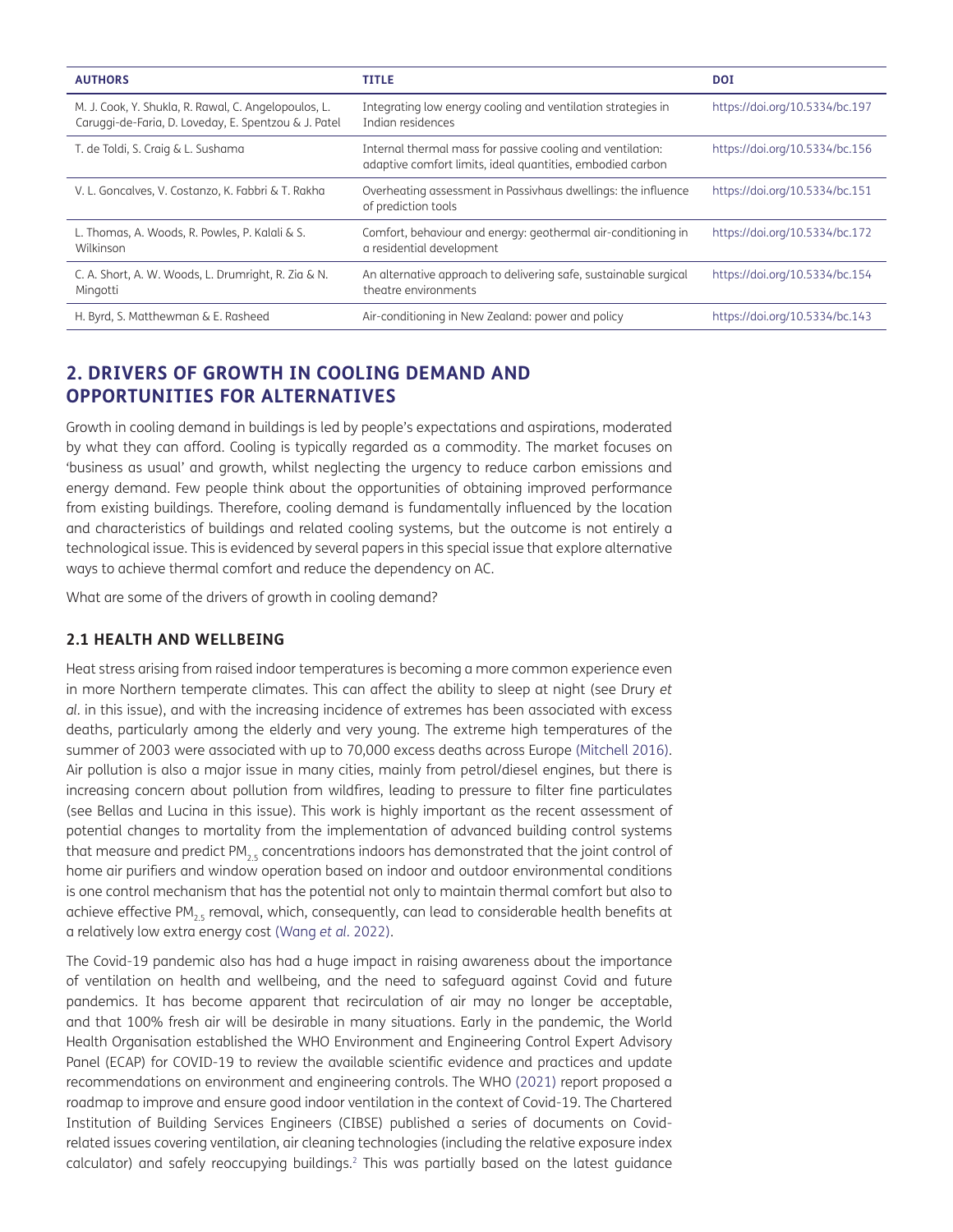from the UK's Scientific Advisory Group for Emergencies ([SAGE\) \(2020](#page-13-5)). However, it may be too early to properly review the implications of the pandemic for ventilation and cooling strategies. No abstracts addressing these issues were received for this issue and this gap needs to be filled.

# **2.2 THERMAL COMFORT AND THE AGENCY OF BUILDING OCCUPANTS**

The social/environmental determinants of comfort expectations, and inhabitants' level of agency clearly have a significant influence on the experience and energy implications of both living with and without AC. These drivers are addressed by several papers (see Murtagh *et al.* and Hitchings in this issue). The findings confirm that in many circumstances thermal comfort is a negotiated condition. A loss of agency by inhabitants yields resentment and a reduction in acceptable thermal comfort. This suggests opportunities for improvement in facilities management, and potential for increasing individual agency with personalised solutions.

# **2.3 CLIMATE CHANGE**

Overheating in buildings will be exacerbated due to both increasing extreme weather events and the gradual increase in average summer temperatures. By 2100, cities across the world could warm as much as 4°C on average (Zhao *et al.* [2021](#page-13-6))—more than double the Paris Agreement's goal of limiting global temperature rise to no more than 1.5°C. In many countries improved insulation standards introduced to reduce winter heat losses may increase the risk of summer overheating. The incorporation of elements with high thermal capacitance can help to stabilise internal temperatures (see de Toldi *et al.* in this issue), and where this is coupled to night-time ventilation in summer, can pre-cool the interior for the following day. In warmer climates, where night-time temperatures remain high, other natural heat sinks may be applied to reduce the need/demand for cooling. Mapping the applicability of different passive cooling techniques in different parts of the world will be of benefit to building designers. Unfortunately, local standards and analytic tools often assume an engineered, tightly controlled environment as the default to be achieved. With reduced reliance on mechanical ventilation and cooling, the wider adoption of adaptive thermal comfort criteria should be encouraged.

# **2.4. ENERGY USE AND ENVIRONMENTAL IMPACT**

AC was responsible for 1 Gt CO<sub>2</sub> emissions in 2019 (8.5% of total annual electrical consumption globally) [\(IEA 2020\)](#page-13-0). While this is relatively small on an annual basis, AC can represent 60% of the peak load. Peak demand for electricity is now associated with AC in most cities worldwide, dumping hot air into already overheating city streets, and increasingly outstripping supply (the cause of recent power-outages in Beijing in 2018 and New York in 2019). More efficient AC is not the (only) solution. Simple, effective, robust measures designed to reduce cooling load will have an impact very quickly and reduce peak load. Planning for intermittency of energy supply is an increasingly vital consideration for resilience to ensure that thermal adequacy can be provided without a dependency on AC. Planning for urban heat islands (UHI) remains difficult to predict in the changing climate due to the simultaneous reduction in heating and the increase in cooling demand resulting in less effective passive design strategies and posing a significant risk to human health and biodiversity. These are challenges not just for the building professions but also for city authorities and major property owners globally.

#### **2.5 ECONOMICS AND EQUITY**

Of the 35% of the world's population living in countries where the average daily temperature is above 25°C, only 10% own an AC unit, but increasing affluence is supporting rapid increasing demand, which has tripled globally since 1990. In India and other Southeast Asian countries, increasing affluence is resulting in rapid expansion in demand for residential AC units, but the alternatives should be encouraged by local and national governments. Cook *et al.* present positive results for a 'mixed-mode' approach to residential cooling in India. In many African states, communities facing major financial challenges will often not even consider conventional AC.

Ford *et al*. **436** *Buildings and Cities* DOI: 10.5334/bc.256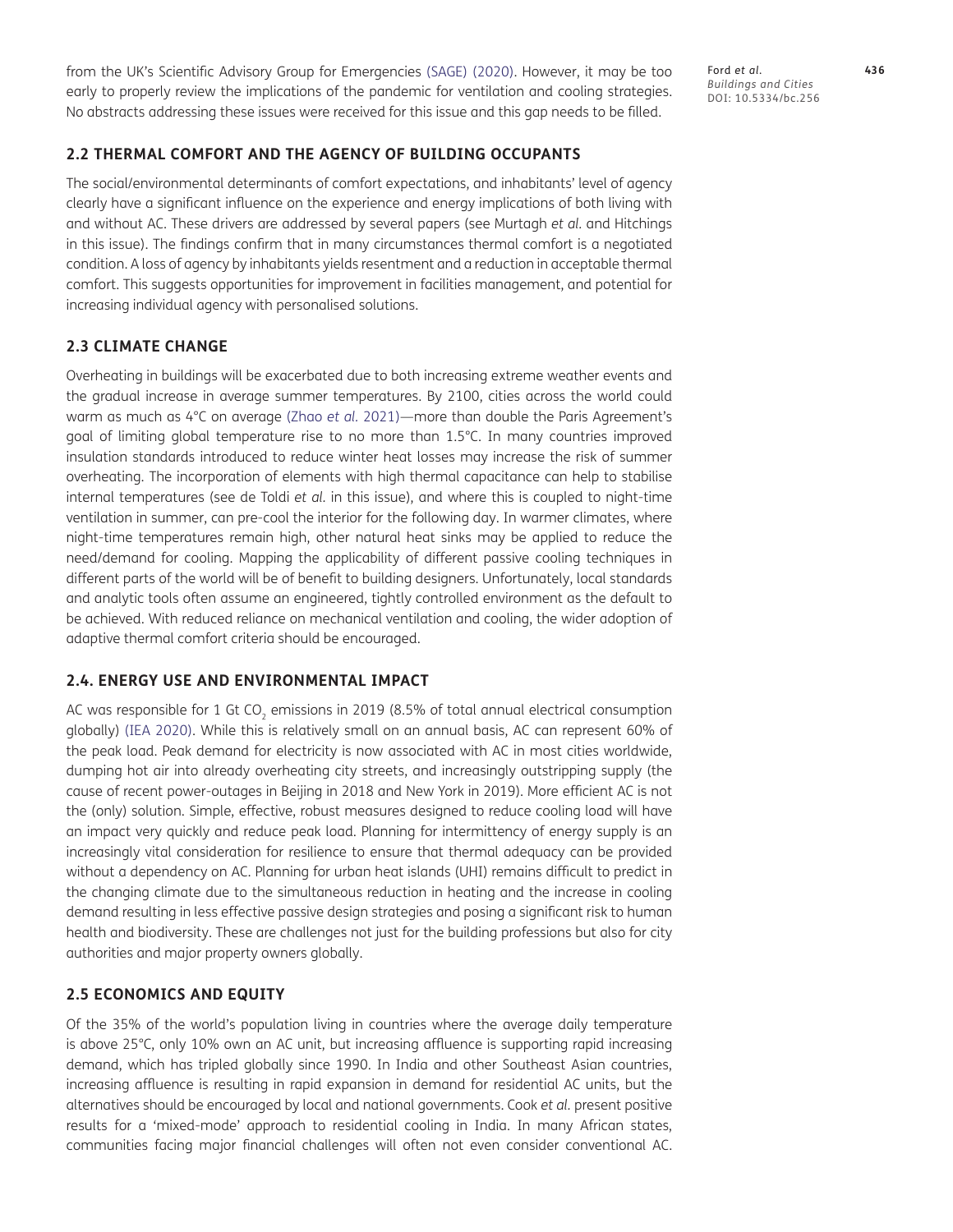However, there are encouraging examples of the application of alternative approaches, such as the excellent schools provided at low cost in Burkina Faso by Francis Kere Architecture, and the work by Nina Maritz Architects in Namibia, who apply a wholly passive design approach to address cooling needs.

Equally, it is in the interests of the commercial sector to make improvements to poor workplace environments. Poor workplace environments impact the productivity (and health and wellbeing) of workers, which can be remedied by promoting a combination of 'best practice' and improved standards ([Hossain 2020](#page-13-7)).

When viewed through the lens of climate justice [\(Klinsky & Mavrogianni 2020\)](#page-13-8), it is apparent that while a passive design approach to cooling in buildings is highly relevant in most circumstances, a comprehensive review of the implications for the most vulnerable (socially, economically and environmentally) is required. The thermal resilience of communities under extreme conditions has been examined by Hamstead *et al.* ([2020](#page-13-9)) and Passe *et al.* ([2020](#page-13-10)), and is explored in relation to adaptive opportunities for residents in UK housing and the need to identify 'safe havens' by Drury *et al.*

## **2.6 THERMAL CHARACTERISTICS OF BUILDINGS AND CITIES**

Conventional AC systems exacerbate UHI effects, dumping heat into city streets at the hottest time of the year. Policies and design approaches to minimise UHI effects are being actioned. City authorities are engaging with this issue (*e.g.* the Million roofs challenge), but much more needs to be done in urban design and planning to harness relevant local conditions (wind patterns for cooling, massing and shading of buildings, afforestation, green and blue urban infrastructure, *etc.*). Most of the buildings standing in 2050 already exist in mature economies: retaining, adapting and reusing existing buildings must become the norm. This will present significant design challenges for zero-carbon refurbishment to avoid or minimise the need for mechanical cooling. Zero-carbon workshops for early-career professionals could involve collaborations between city authorities, professional groups and universities, and are being promoted internationally by the Global Cool Cities Alliance ([2022](#page-13-11)).

# **2.7 SOCIAL EXPECTATIONS AND DEMOGRAPHICS**

There is a compelling need to deliver thermal adequacy for an increasingly urban world. Within the UN's Sustainable Energy for All Programme [\(2018\)](#page-13-12), the global panel on access to cooling has produced a report exploring the wide-ranging challenges for people without access to cooling. It quantifies the access gaps in key regions and countries for the first time. It also offers advice and guidance to policymakers on how to measure the gaps in their own countries and how to think more systematically about pathways that bring sustainable cooling to populations that rely on them for food security, health and productivity.

#### **2.8 DESIGN AND INNOVATION**

More efficient AC is often posed as the solution, but it has been shown in many circumstances we can 'design-out' the need for AC (*e.g.* Francis Kere's schools in Burkina Faso), or significantly reduce the need. Natural heat sinks have a significant part to play, and economic as well as environmental feasibility is being demonstrated by an increasing number of high-quality buildings that adopt passive design principles (*e.g.* much of the recent work by Morphogenesis Architects, Delhi). Radical improvement in AC performance also has its part to play [\(Sachar](#page-13-13) *et al.* 2018).

# **3. CONTRIBUTIONS IN THIS SPECIAL ISSUE**

Concern about the negative environmental impact of mechanical refrigeration and cooling technologies has led to a re-examination of the quality of the internal environment in buildings before the development of mechanical conditioning. Prior to the 19th century, the quality of the internal environment was largely determined by design: the building form and fabric, plan and Ford *et al*. **437** *Buildings and Cities* DOI: 10.5334/bc.256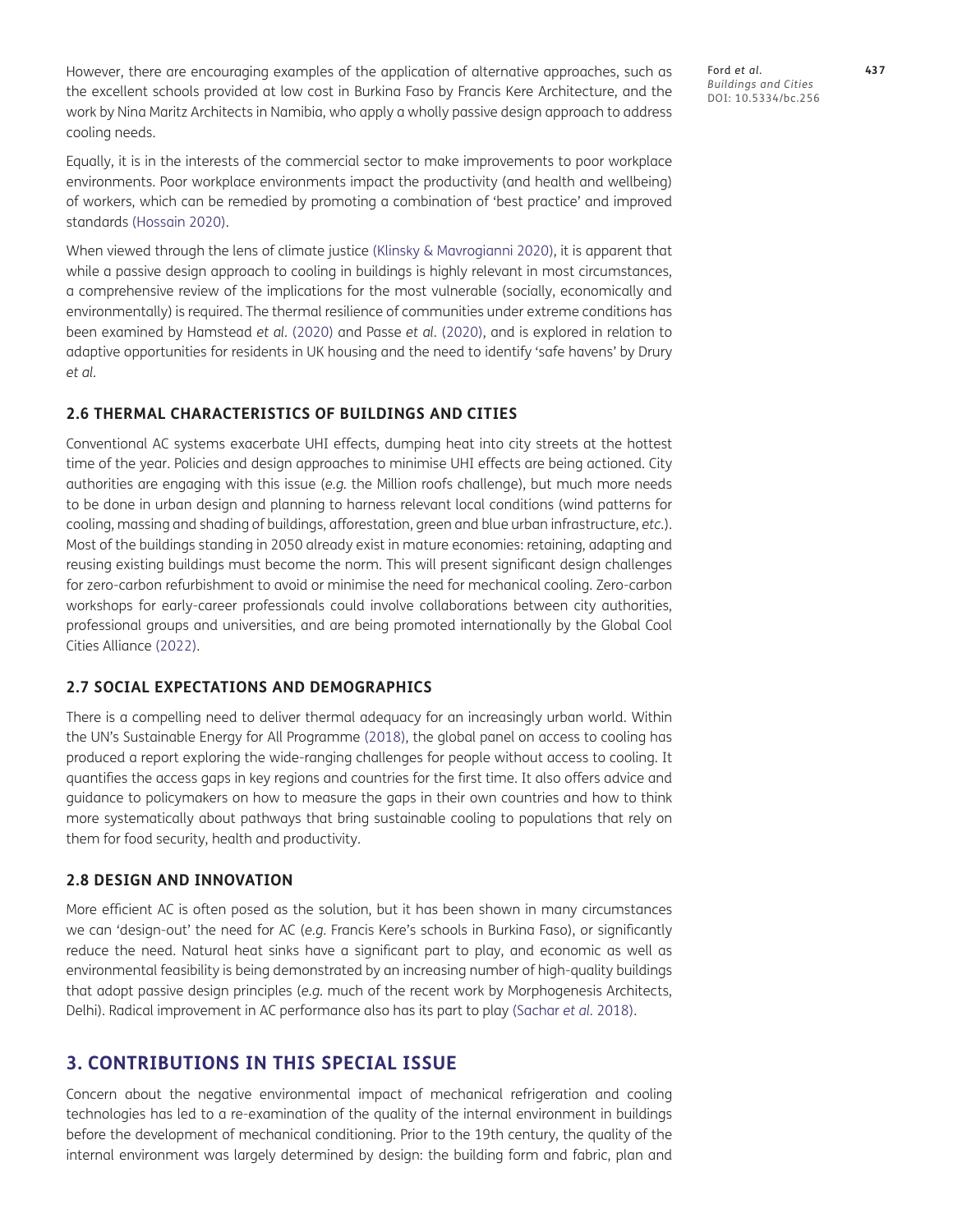section, the disposition of openings and the relationship between them. This has been referred to as 'passive' or 'structural' environmental control, and was considered to be an integral part of architecture. The invention and development of AC enabled environmental control to be treated as a problem of mechanical engineering rather than a function of architecture. However, it was during the early 19th century that a hybrid approach to environmental control evolved combining passive/structural measures with early mechanical devices to deliver environmental control within large public buildings. *Schoenfeld* illustrates this when he describes the design and performance in use of the House of Lords chamber in the UK Parliament, which he describes as a 'transitional technology between the structural and mechanical eras'.

Through a detailed examination of the environmental performance of the House of Lords chamber, over 112 years of its operational history, it has been established that the design and operation was, in large measure, satisfactory when judged against contemporary CIBSE standards. The paper also illustrates what is described as an 'alternative facilities management model' based on occupant experience and feedback. Operation of the House of Lords included the use of sensors and mechanical controls, but most importantly included continuous feedback from the occupants to the operational staff. This is significant in the current context: today's mechanically conditioned environments are widely regarded as reducing user autonomy, but greater user involvement in their environment would align with adaptive comfort theory and practices.

It is interesting to compare this extraordinary account of the operational history of the House of Lords in London with the detailed examination of occupant experience in two further papers in this special issue which focus on the experience of living with AC in different parts of the world.

Murtagh *et al.* report on 'experiences of living with and without air-conditioning', based on interviews with people living in Dubai, Chongqing and London. This paper reviews recent studies of occupant behaviour in different parts of the world, which have mostly been related to the experiences of older people. In contrast, this investigation focused on the experiences of a mix of working-age respondents in each city.

In London, where AC was not installed in any of the respondents' residences, participants showed a range of behavioural adaptations to heat, with negligible impact on social interaction or health. However, in Dubai and Chongqing where AC is ubiquitous, residents reported doing less exercise, having social interaction and suffering a number of health issues. While they also recognised that AC enables indoor work to proceed under extreme outdoor conditions, most respondents in these cities also reported 'overcooling' as a significant issue. Although respondents in Dubai and Chongqing recognise their dependence on AC, and their adaptation to very cold internal temperatures in summer, people do not experience AC as providing a comfortable environment. They also regard the AC environment as unhealthy, with poor indoor air quality. The authors conclude that the idea that AC is the unique solution to extreme heat must be challenged, and that 'behavioural, social, built environment and other technical solutions' should be evaluated in developing a comprehensive approach to heat stress.

These conclusions are supported by the findings of *Hitchings* who reports on a survey of (relatively affluent) residents in Doha, Qatar. Their findings support those of the previous paper that AC can create rather than respond to local preferences and expectations, and that a perception of 'over-cooling' is commonplace. The development of AC in the early part of the 20th century was associated with affluence and status, and this has continued to be the case to the extent that overcooling is regarded (by some) as desirable, and has become normalised. This will be familiar to many in different parts of the world where 'winter' clothing is often worn as an 'adaptive' response to over-cooled buildings ([Derrible & Reeder 2015](#page-13-14)). This is further illustrated by the story of an academic in New York who complained about 'over-cooling' in her office and was provided with a heater by the facilities manager. While the culture of fossil fuel profligacy must be challenged, it may also be the case that individual 'tailoring' of our thermal environments and personal control systems may be valid and indeed promote energy efficiency (Tang *et al.* [2022](#page-13-15)).

Such localised 'tailoring' may potentially be also provided by ceiling-fan-integrated airconditioning (CFIAC), which is the subject of *Luo et al.* CFIAC systems address the problem of Ford *et al*. **438** *Buildings and Cities* DOI: 10.5334/bc.256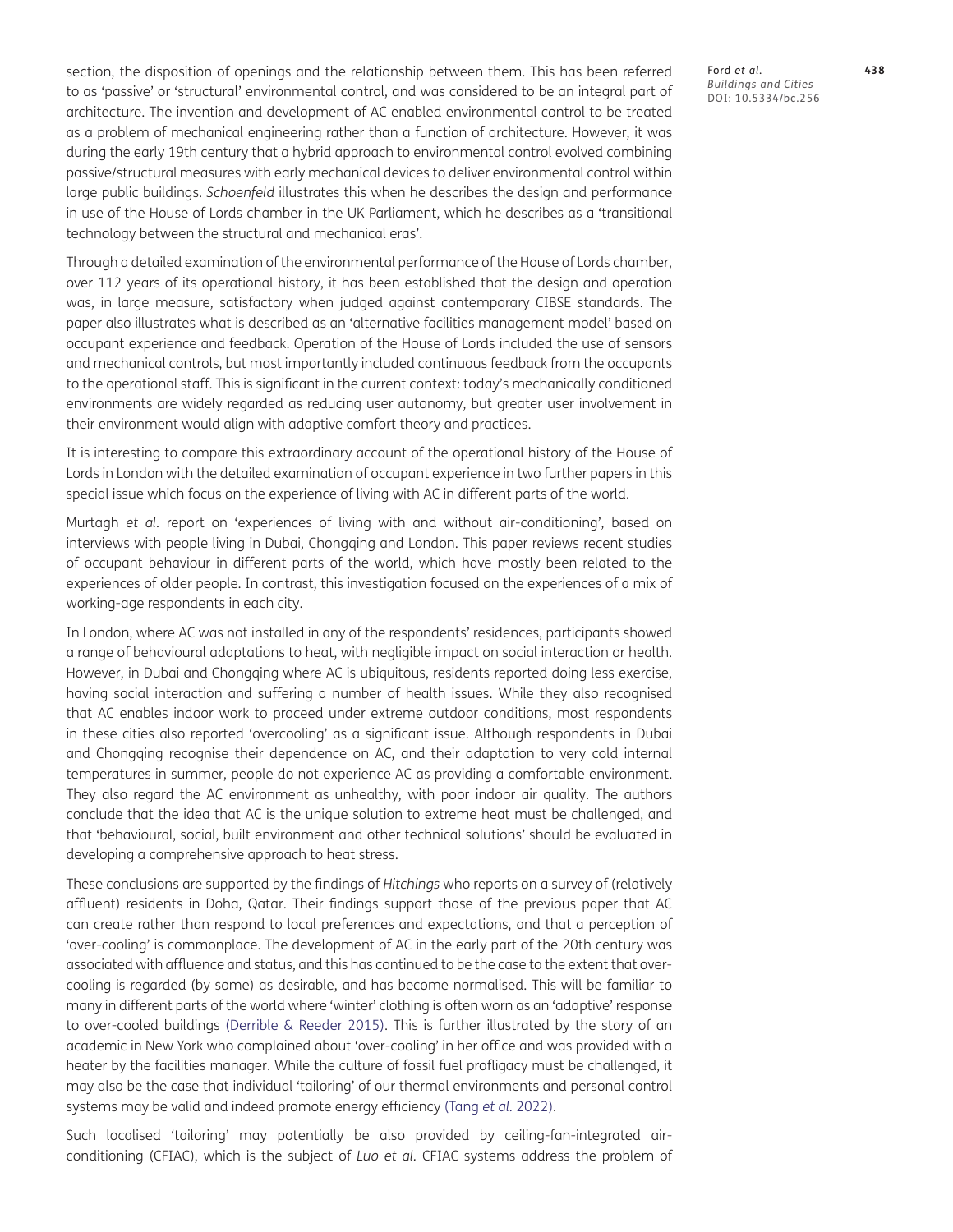energy consumption by air terminal supply ducts and diffusers and the delivery of air uniformly in the space by conventional heating, ventilation and air-conditioning (HVAC) systems. CFIAC is a way to eliminate ceiling-mounted ductwork and use ceiling fans to distribute mixed air into the room. With CFIAC, air supply terminals and ceiling fans would be coordinated to work either in a synchronised manner or separately in different operational modes. This study evaluates the thermal comfort performance of CFIAC systems under various ambient temperatures and fan operation modes by human subject experiments and thermal manikin tests across the room's floorplate.

The study demonstrates that in the presence of CFIAC operating at 28°C, the comfort conditions were similar to comfort conditions achieved by overhead air supply at 26°C. In cooler environments, the upward-directed fan can prevent the sensation of overcooling. The study also concludes that standard effective temperature (SET) can predict the cooling effects of the elevated airspeeds and temperature distributions produced by high-side-wall vent supplying ceiling fans, and be a useful thermal comfort evaluation tool for CFIAC systems.

In many cities in different parts of the world external air quality is extremely poor and filtration of external air may be important to provide a satisfactory (healthy) internal environment. However, filtration of fine particulates can further increase energy use. *Bellas and Lucina* suggest that building designers should consider a dynamic variation of local outdoor  $PM_{2.5}$  when selecting the outdoor air filtration in order to reduce energy demand from the mechanical ventilation fans without compromising indoor air quality. Currently, the PM<sub>25</sub> filter selection recommended by the standards is based on the annual average outdoor concentrations without considering seasonal or diurnal fluctuations. This could result in a waste of energy or elevated indoor PM<sub>25</sub> exposures. With human inhalation exposure to fine particulate matter (PM<sub>25</sub>), including the PM<sub>25</sub> of outdoor origin, predominantly occurring indoors, this issue is becoming increasingly important. However, this study has found that outdoor air is over-filtered in the majority of the 37 investigated cities. In cities with low-to-moderate outdoor  $PM_{2.5}$  levels, using a filter bypass can be an effective energy conservation method without compromising  $PM_{2.5}$  exposures indoors, on average from 4% to 14%.

Poor air quality in cities worldwide suggests that such savings are certainly worth achieving during the transition to a global clean-tech economy. The improvement of existing cooling systems and existing buildings must form part of any strategy to reduce cooling energy demand.

It is a paradox that in temperate climates, measures taken to reduce heat loss in winter are likely to increase the risk of overheating (and demand for AC) in summer. In Europe improvements in the thermal performance of the building envelope has been mandated by the European Union's Energy Performance in Buildings Directive (EPBD), and revised a number of times since its introduction in 2003. This has been successful in significantly reducing energy consumption of typical buildings, and the most recent revision (December 2021) targets existing buildings in particular, with the ambition to achieve a zero-emission and fully decarbonised building stock by 2050. While radically reducing heating demand, summer cooling demand is on the rise and some studies have suggested almost as much energy would be needed for cooling as for heating by the middle of this century. In the UK, energy use for AC and cooling is approximately 10% of total electrical energy use ([Abela](#page-12-3) *et al.* 2016). However, it is evident that passive measures combined with the creative adaptation of existing buildings will be required if wider adoption of AC is to be avoided.

The creative adaptation of UK housing to provide 'safe havens' during heatwaves forms part of a study of overheating risk and adaptive opportunities in UK homes reported by Drury *et al*. This suggests 'safe havens' may provide an alternative to installing AC. The study is based on measurements of temperatures in bedrooms and living rooms of a large sample of existing UK housing, across a range of house types, during the unusually hot summer of 2018. It also projected summertime thermal performance forward to 2050 and found that safe havens may exist in 76% of the existing housing stock. While this may exceed the proportion of homes in which this can be achieved in practice, policies to promote the use of safe havens during heatwaves could be effective if targeted at particular house types (detached and semi-detached in the UK) and those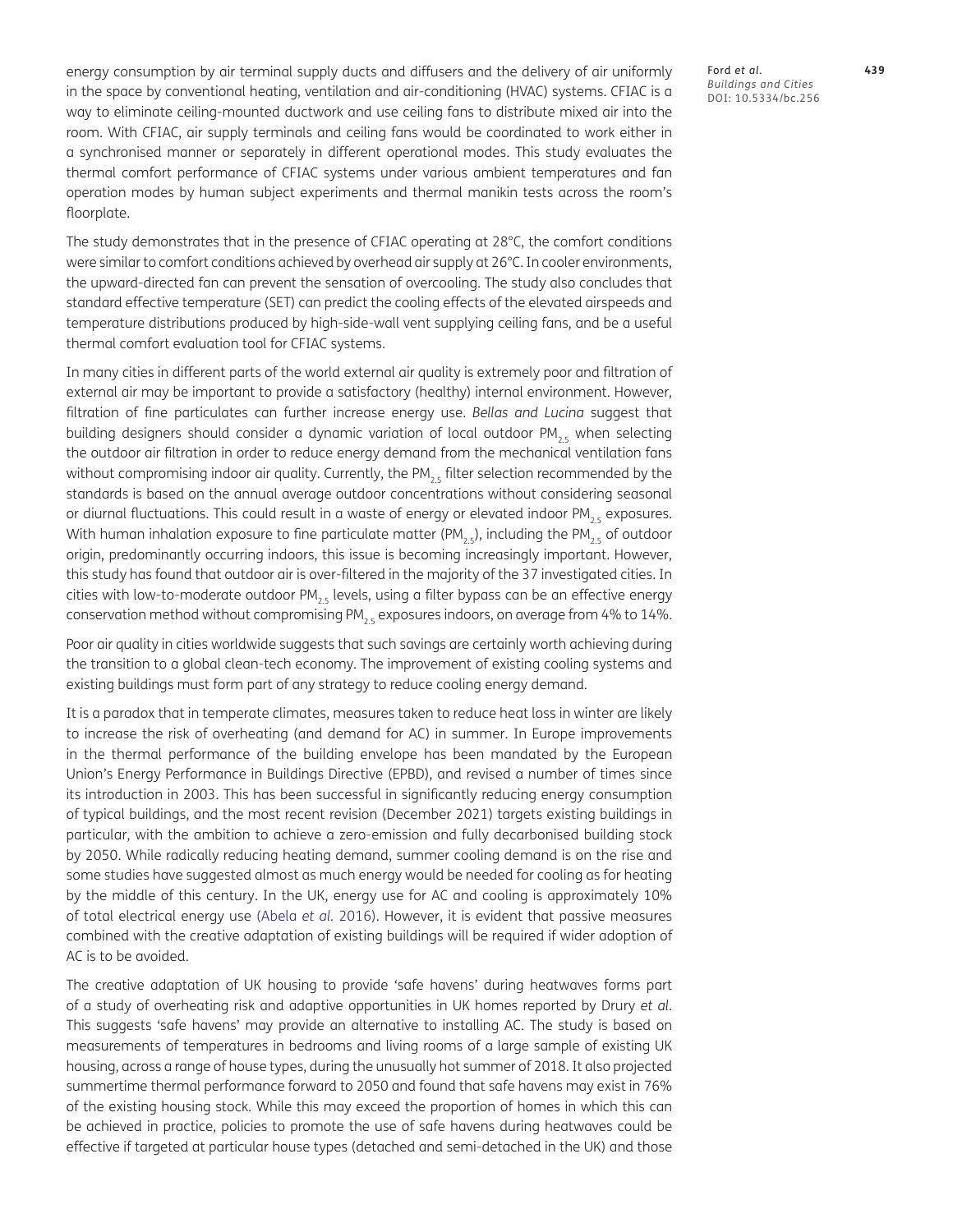most vulnerable to the health risks of overheating. Other (passive) adaptive measures were found to be highly effective in combatting high summer night-time temperatures in the UK.

Ford *et al*. **440** *Buildings and Cities* DOI: 10.5334/bc.256

English school children spend approximately one-third of their waking hours in classrooms. They are more vulnerable to the impacts of higher indoor temperatures and lower quality of indoor air than adults. Grassie *et al.* investigated 111 archetypes of English naturally ventilated classrooms for their overheating risk and air quality using building modelling and simulation methodology. A unique air flow network (AFN) modelling was used to model the thermal and environmental qualities of school building classroom stock. Key aspects are indoor temperatures, heating demand, concentration of indoor CO<sub>2</sub>, NO<sub>2</sub> and PM<sub>25</sub>, and geographical location (*e.g.* terrain, orientation and levels of outdoor pollutants). Increased ventilation could lead to the possibility of ingress external pollutants in urban areas. The study identifies the most vulnerable classrooms and highlights a range of retrofit and passive cooling measures. However, even with these measures, future climate scenarios indicate that a high level of overheating for some building types and locations will occur, and mechanical cooling and air filtration systems are likely to be needed by 2080.

Opportunities for reducing cooling energy demand in Indian residential buildings have been identified through a mixed-mode approach by *Cook et al.* This paper presents an analysis of natural ventilation/mixed-mode cooling of residential buildings in four cities in India. It compares a 'business as usual' approach (full mechanical AC) with enhanced natural ventilation with appropriately sized windows and controls (LECaVIR). The results suggest that the LECaVIR approach can potentially achieve significant reductions in the number of mechanical cooling hours (40–55%) relative to full AC across the four main climates of India. In the context of rapid urbanisation and the projected significant growth in demand for improved thermal performance in new housing, these findings are very relevant to practice and to policymakers, not only in India but potentially in similar climates in other parts of the world.

It is important to find alternatives to standard AC systems that take into account both embodied and operational emissions. The use of passive cooling during heatwaves in Canada is examined by de Toldi *et al.* in terms of adaptive comfort limits, ideal quantities of thermal mass and embodied carbon. This paper argues that the internal thermal mass of a building coupled with buoyancy ventilation can significantly reduce the need for active AC and in turn mitigate climate change. The results of the paper conclude that thermal mass would provide comfort considering adaptive thermal comfort theory against heatwaves in Canada without mechanical cooling. It also quantified per person quantities of thermal mass required. The paper discusses the life-cycle carbon emissions associated with building materials that will provide thermal mass. Thermal mass for passive cooling can play a significant role within the design of hybrid cooling approaches and can contribute to a reduction of the operating hours of active systems.

With overheating becoming a major issue in Europe, the prediction of the indoor thermal performance by using dynamic building simulations became common practice by researchers and practitioners. Performance simulation of housing can be fraught with difficulty, particularly with regard to air-flow modelling. Goncalves *et al.* investigate the effect of simplifications commonly made in airflow modelling techniques on the overheating assessment of passive houses by using measured data and calibrating a thermal model with a passive house case study. The study found that the difference in the results between the Building Energy Modelling (BEM) and the AFN and computational fluid dynamics (CFD) model on indoor temperature and overheating hours follows a decreasing tendency as the outdoor temperature decreases. It demonstrated that the specification of air-change rates from which the flow rates are calculated based on the volume of the room does not represent the realistic airflow in buildings unless located in a colder climate where the role of natural ventilation is diminished. Both the orientation of the window openings with respect to the wind direction and the existence of wind-blocking elements around the studied building, which determine the pressure difference and hence the airflow rate, are neglected when using the thermal model alone. The large difference in the number of overheating hours emphasises the need for a more detailed analysis of the airflow in building simulations.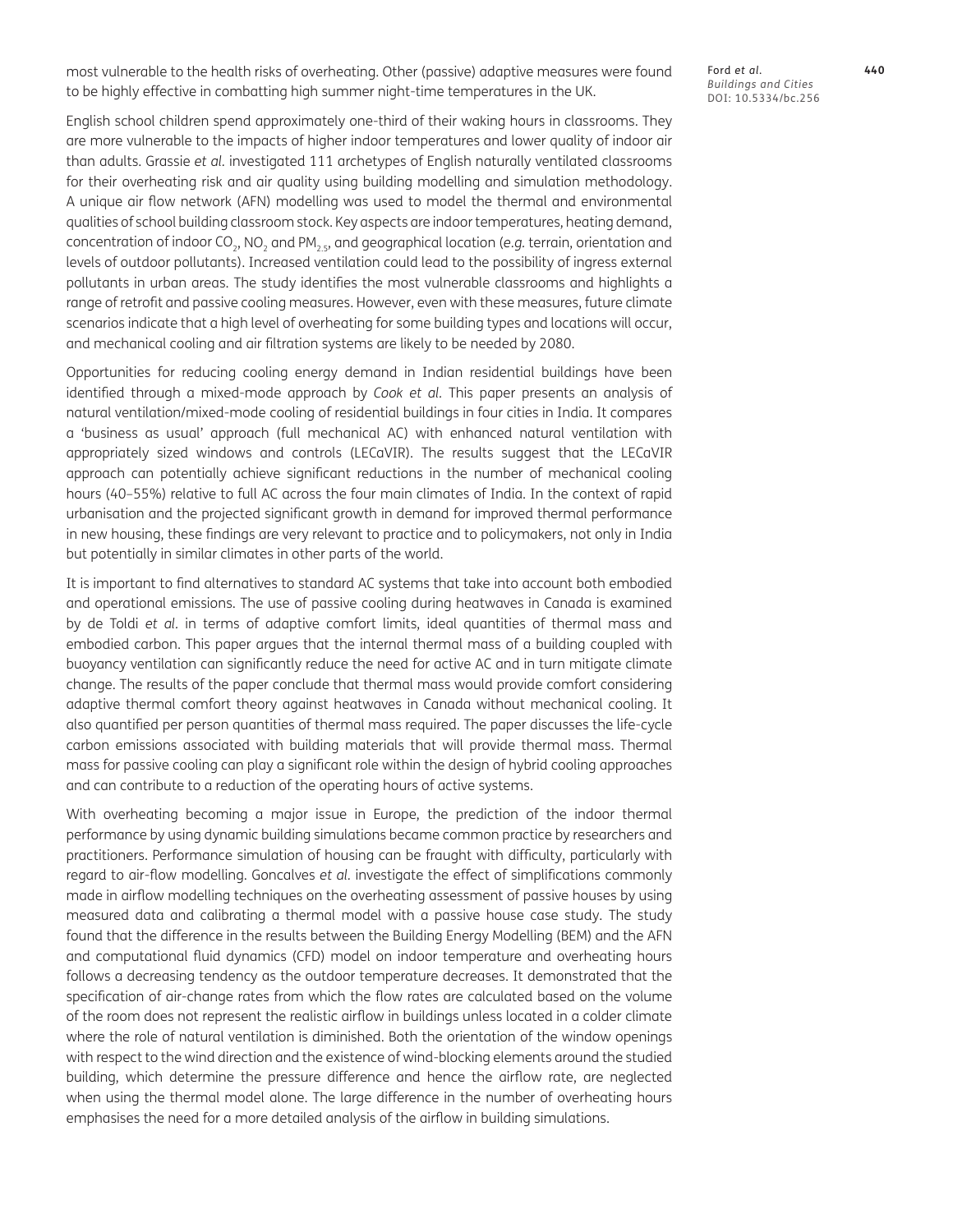With changing climate and increasing number of warm days, Thomas *et al.* focus on thermal comfort expectations and preferences in residential buildings in Sydney, Australia. This detailed study of 40 homes with integrated geothermal AC (ground-source heat pump air-conditioning— GSHP-AC) covers one of worst (hottest) summers in recorded history and increased daytime occupancy over winter through work from home during Covid-19 lockdowns. The 'conditioned expectations' and preferences of some occupants were for a narrower band of temperatures while heating or cooling is deployed. A vicious cycle of expectation or critical dependency on AC influences a lower tolerance of 'imperfect' conditions, and vice versa. This can increase GSHP-AC energy and squander much of the savings that could be realised through increased utilisation prompted by the availability of heating and cooling on stand-by. The replacement of conventional AC with efficient alternate technologies is not a one-stop solution.

It is clear that the expectations of users must be accounted for when marketing new energyefficient technologies, as user engagement and understanding is required if potential energy savings are to be achieved in practice. User expectations in residential buildings will of course be different from those in hospital buildings, although the search for low carbon alternatives to AC is equally important.

Short *et al.* examine the ultra-clean ventilation (UCV) spaces required for surgical environments. The design intent of traditional UCV systems was to divert airborne pathogens from a surgical wound by driving pre-cooled air downwards onto the patient before extraction at a high level. Over 5% of patients undergoing surgery in the UK develop a surgical site infection (SSI)—so this is a significant clinical and health issue. This study suggests that an alternative up-flow displacement ventilation scheme could provide a safe and well-ventilated interior space in which the air flow can be driven by buoyancy and wind forces. It is proposed that high-efficiency particulate air (HEPA) filtered air is passed directly onto the wound site and instruments as directed by the surgical team, rather than saturating the whole space with HEPA-filtered air. This new approach offers a less complex solution with less mechanical servicing, fewer scarce components, lower maintenance commitments, lower energy requirements and operating costs than current UCV environments. It is hoped this will lead to prototyping and full-scale evaluation.

The final paper in this special issue considers the role of policy measures driven by codes, standards and a voluntary assessment programme that has impacted the cooling demand of buildings in New Zealand. Byrd *et al.* consider the glazing within a facade. A double-skinned facade for a highly glazed and AC building attempts to mitigate a problem that could be solved with a significantly lower proportion of glazing. The paper argues that the voluntary programme has no criteria for performance assessment based on the actual operation of buildings. In the light of this, a new tool to measure the energy performance of a building has been developed by the New Zealand Green Building Council to support the policy's definition of a 'green building'. The paper argues that with the availability of these tools and standards, a larger proportion of commercial buildings need to be evaluated for energy use and cooling load, and that the reasons behind policy paralysis need to be discussed in order to curtail the use of over AC. New Zealand's building energy efficiency standards have not changed in a quarter of a century and existing energy efficiency legislation allows buildings to be designed without accounting for cooling loads.

Sadly, this lack of regulation with regard to the provision of cooling in buildings is common in many parts of the world. But should the focus actually be on the achievement of thermal comfort (rather than reducing cooling demand), and on the potential benefits for building occupants and those who fund building improvements?

The papers in this special issue describe a wide range of different approaches to 'alternatives to air-conditioning' and contribute to an understanding of the opportunities for better informed practice and policy, while also revealing a number of significant gaps. Some of these gaps and recommendations for change are identified in the next section.

Ford *et al*. **441** *Buildings and Cities* DOI: 10.5334/bc.256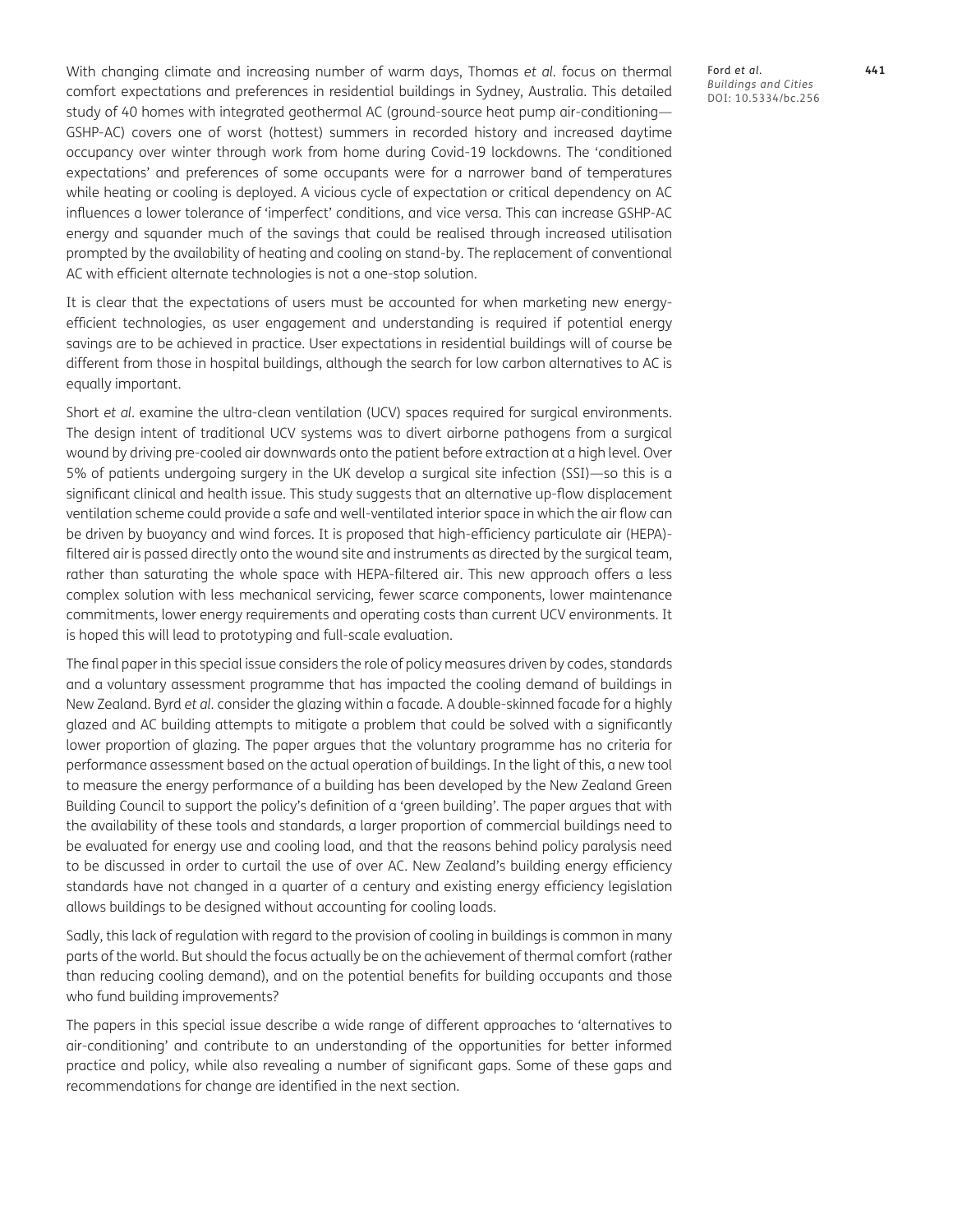# **4. RECOMMENDATIONS FOR CHANGE**

Ambitious requirements for energy performance in buildings have been fostering innovation in industry to deliver net zero carbon buildings in use. This will require the entire construction and property industries to rethink the way we design, construct, operate and market our buildings. New pathways to successfully implement alternatives to AC need to be led by policy and regulation, as well as new business models in creating market demand. In this transition to a low carbon future the questions are not just 'What?' and 'Why?', but primarily 'How?'.

# **4.1 POLICIES, REGULATIONS AND INCENTIVES FOR CLIMATE CHANGE**

Policy issues are hugely significant in encouraging 'the market' to respond appropriately. Local, regional and national governments in the developed world must encourage new development to focus on the reuse of existing buildings, and only 'allow' new construction when other options have been exhausted. Inventive reuse of buildings will enable huge savings in embodied energy.

Voluntary incentive schemes formed by regulatory or administrative instruments are also one of the possible measures to promote sustainable building design and increase the motivation of developers to meet higher standards. The effectiveness of such schemes will depend on local socio-economic circumstances in each region or nation. A theoretical framework was established to test and explain the effectiveness of concession schemes, and the potential benefits for the developers (Qian *et al.* [2016](#page-13-16)).

Focusing on alternatives to AC, another way forward is to embed more sustainable cooling techniques ([Carbon Trust](#page-13-17) *et al.* 2021) in regulatory documents including passive cooling (avoiding or reducing the need for mechanical cooling including reductions in cooling loads, smart and human-centric design and urban planning), super-efficient equipment and appliances, and ultralow global warming potential (GWP) refrigerants.

Unfortunately, alternatives to AC, while widely recognised to be of value, still seem to be treated as 'second best'. Approaches that are unfamiliar to the mainstream may require more initial design time (to allow for testing, evaluation and confidence-building) and in commissioning, where there are always temptations to take short-cuts. Mandating a higher quality of commissioning through regulation is feasible (Lord *et al.* [2016](#page-13-18)).

# **4.2 CONSTRUCTION INDUSTRY TRANSFORMATION IN THE CONTEXT OF CLIMATE CHANGE**

The construction industry debates how their businesses can become a force for good. The converging view is that the commitment needs to come from the top and be supported from the bottom up. If clients fully buy in to net zero, and the implications and constraints that come with it, that will go a long way to making the aspiration achievable. An increase in global warming significantly increases the risk of drought, floods, extreme heat and climate-related poverty for millions of people across the world, and ethical issues are practical business issues. Understanding that the motivation of building designers is not purely financial, several practices start fostering a sense of purpose when working on building projects that align with their key values.

The time–cost–quality triangle (sometimes referred to as the Golden Triangle) is a common model for describing the constraints, and trade-offs, required to deliver a project in the built environment. Recognition of environmental considerations and the need to reduce carbon emissions is increasingly recognised as a constraint on development and a constraint affecting the ability of teams to deliver projects on time, on budget and of an appropriate quality. The tension between time, cost, quality and carbon affects developments at several levels: the project as a whole as well as on individual building components. At a project level some design teams have developed carbon risk registers to manage the risks and challenges of integrating carbon reduction into construction processes. The status of carbon and its relationship to time cost and quality indicate a need for the Golden Triangle to be revised to a square [\(Figure 1](#page-10-0)).

Ford *et al*. **442** *Buildings and Cities* DOI: 10.5334/bc.256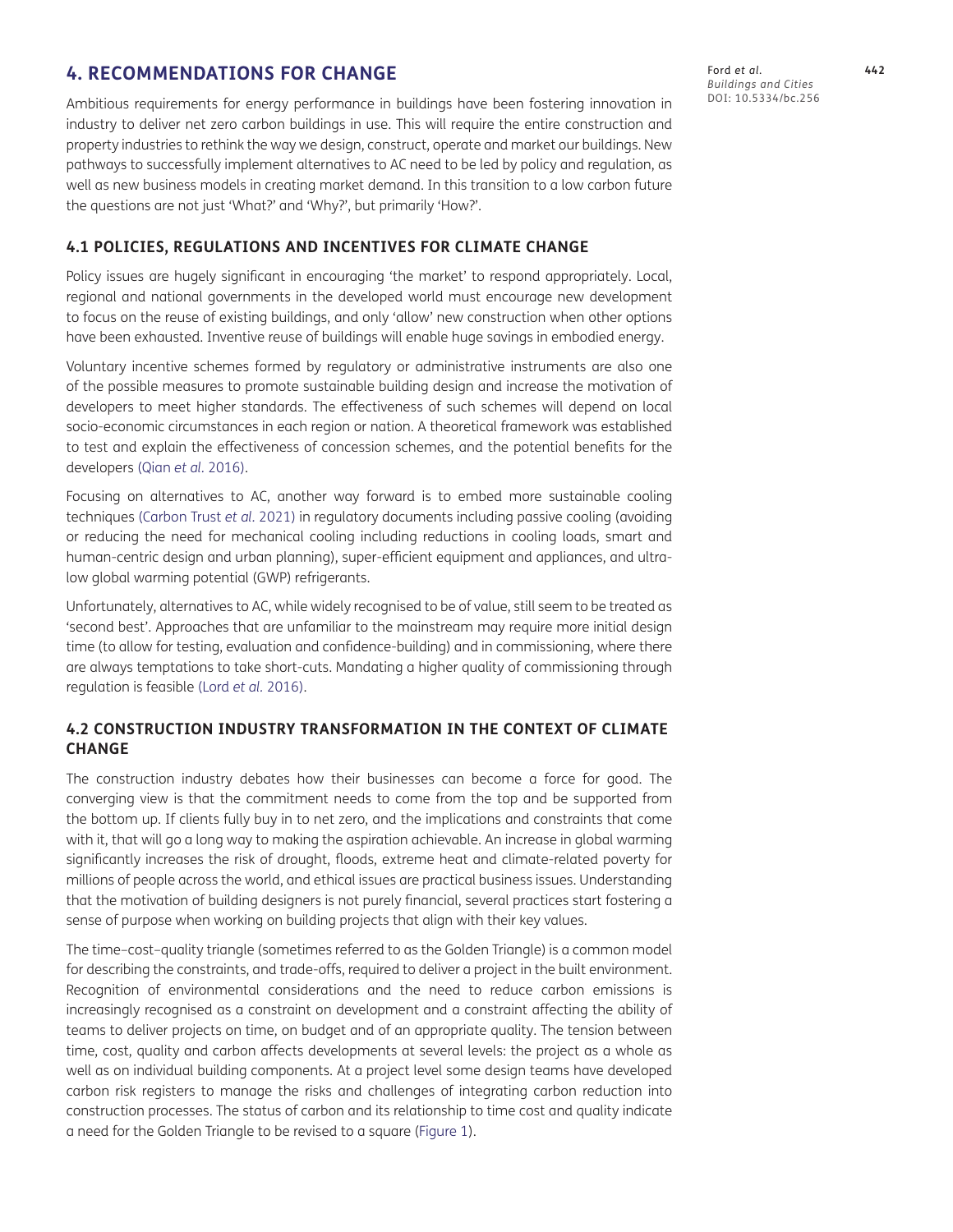

Ford *et al*. **443** *Buildings and Cities* DOI: 10.5334/bc.256

<span id="page-10-0"></span>**Figure 1:** Time–cost–quality– carbon square.

Making this adjustment not only highlights the importance of carbon in development, its relationship with other constraints and the need to manage this aspect of the delivery of a project, but also highlights the temporal nature of the relationship of a development to its carbon emissions. Time, cost, quality and carbon decisions influencing capital expenditure at the outset of a development have long-running implications on the operational expenditure influencing everything from the energy expenditure to the effort required to clean and maintain a building. These design decisions have other long-running effects on aspects of a development such as on the quality of the users' experience of the building and the usable life of a building. Similarly cost, quality and time decisions at the outset of a project have life cycle carbon implications affecting operational energy, patterns of replacement and refurbishment, and the ability to reclaim resources, invested in the building at the beginning of its life and at the end of its life.

# **4.3 REDEFINING PROFESSIONAL PRACTICES AND DESIGN DECISION PROCESSES**

Embedding design alternatives to AC can only be achieved by a collaborative effort from the entire design team. Each discipline has a responsibility to reduce the heating and cooling demand of the building. This entails a more nuanced decision process (compared with net zero) to identify the trade-offs required to reduce the whole life carbon on a live commercial project. This will involve:

- **•**  thinking circularly rather than linearly
- **•**  thinking beyond individual buildings to how systems (including processes of material production and energy generation and distribution) interact at the nexus point of a new development
- **•**  thinking rigorously forwards and backwards in time considering the processes supporting new development, building use and future reuse
- recognising that buildings have a role contributing to broader societal goals and have lives, which mean that they will change and adapt over time.

Is there an approach (design process) that can be adopted by design teams that could lead to reliable delivery of zero-carbon/sustainable buildings? The definition of an environmental design strategy (or options) for a particular building must start with an examination of the context (including climate) before postulating how the building may respond to (existing and future) seasonal and diurnal variations. Having defined strategic options conceptually, they must be evaluated, initially with simplified tools and then with increasing sophistication, to give confidence in the strategy as the design is developed in detail.

# **4.4 UNDERSTANDING DESIGN PERFORMANCE TOOLS**

In the detailed design stage, building energy modelling requires a high level of detail in order to predict the energy use of a building. Myriad parameters with a certain level of uncertainty can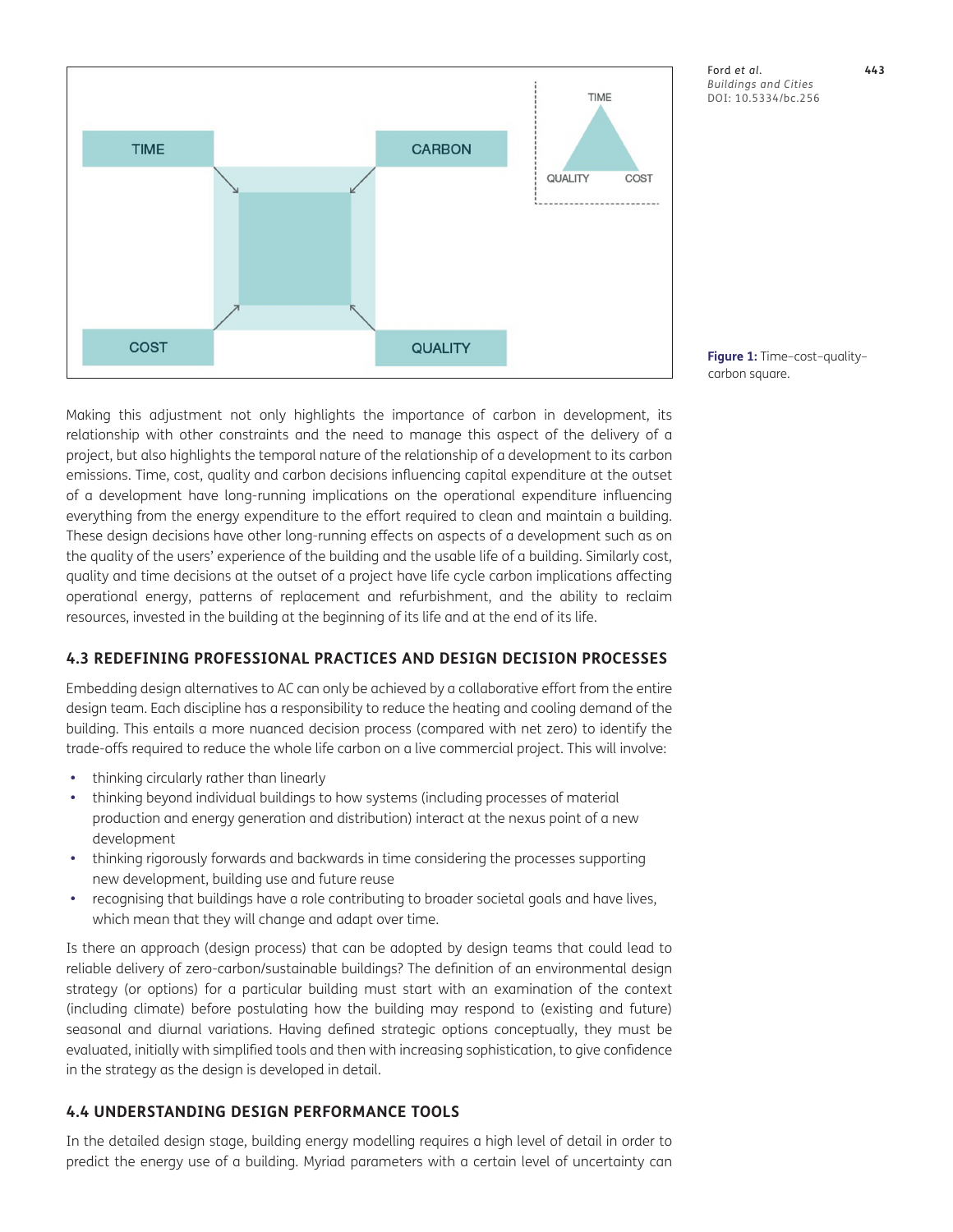influence the final performance due to aggregated effect of uncertainties. CIBSE TM63 [\(2020](#page-13-19)) defines the following uncertainties: specification, modelling, numerical, scenario and heuristic. Simplicity should be the aim of the design as many of the underlying issues are related to the complexity of the building systems where performance in use is less understood. For example, mechanical systems and their control systems often do not capture dynamic behaviour and the part-load operation of the mechanical system or the response of feedback control systems. Similarly, in design calculations, occupancy is normally accounted for through a profile that is simplified by taking the average behaviour of the occupants, and therefore neglects variations between personal preferences of people, and different senses of comfort.

A significant variation often exists between simulation tools and actual performance in use. The definition of good modelling practice at the design stage can be found in CIBSE TM54 [\(2022\)](#page-13-20), to ensure that the calculations are performed in a robust and systematic manner for both the building fabric and building services, and propose results analysis, including scenario testing and sensitivity analysis, to determine the impact of assumptions, design and operational parameters. This yet-to-be-implemented best-practice document provides guidance on reporting and quality checks, but is yet to be implemented and tested in practice.

#### **4.5 REVIEWING PERFORMANCE AND DESIGN FOR PERFORMANCE**

Studies of performance in use are vital in confirming the validity of the general direction of travel in the field and evolution of tools and methods to design for performance. While the original RIBA's Plan of Work of 1963 included Stage M—Feedback, it was woefully underused and removed in 1972. The same year, Markus *et al.* ([1972](#page-13-21)) published a pioneering book on building performance. In 2001, *Building Research & Information* published a special issue on post-occupancy evaluation,<sup>3</sup> followed by Bordass's ([2003](#page-12-5)) 'Learning more from our buildings, or just forgetting less?'. In 2014, Roderick Bunn prepared a set of three BSRIA guides: *How to Procure Soft Landings—Specification and Supporting Guidance for Clients, Consultants and Contractors* ([Bunn 2014a\)](#page-12-6), *The Soft Landings Core Principles* [\(Bunn 2014b\)](#page-12-7) and *The Soft Landings Framework—For Better Briefing, Design, Handover and Building Performance In-Use* [\(Bunn 2014c\)](#page-13-22). The headquarters for Bath and Northeast Somerset Council is the first building in the UK to employ the full 'Soft Landings' methodology, where the energy performance aims were not just forecast in the design but written into the contract setting, a precedent where responsibility for underperformance might be identified. After nearly 60 years, RIBA reinstated post-occupancy evaluation during Stages 6 and 7 of the 2020 RIBA Plan of Work as 'critical to optimising in-use performance'.

In 2014, the first edition of CIBSE TM54 ([2022](#page-13-20)), *Evaluating Operational Energy Performance of Buildings at the Design Stage*, defined a method on how to design for performance. CIBSE TM63 [\(2020](#page-13-19)) provides a formal way of linking post-occupancy evaluation studies back to design stage modelling and calibration. It provides a protocol on how to link design stage modelling and postoccupancy evaluation. To understand if alternatives to AC have been implemented successfully, one needs to gather evidence that will provide insights for use on future projects, followed by detailed data analysis to help engineers achieve anticipated design performance, and finally engage facilities managers and users to aid their understanding of the environmental design and building operation.

Optimisation starts before a building is handed over to the users through robust and intensive commissioning to ensure that systems are operating at their optimal performance. This continues beyond practical completion to ensure that environmental systems are correctly interfacing with users and operators. The optimisation period starts with commissioning and ends several years after occupancy to enable user queries to be understood and addressed.

#### **4.6 TIGHTENING CONTINUING PROFESSIONAL DEVELOPMENT FRAMEWORKS**

All professions (collectively and individually) have a responsibility to society to ensure their members' knowledge and capabilities are actually able to promote the principles of sustainability and seek to prevent avoidable adverse impacts on the environment and society. Codes of conduct

Ford *et al*. **444** *Buildings and Cities* DOI: 10.5334/bc.256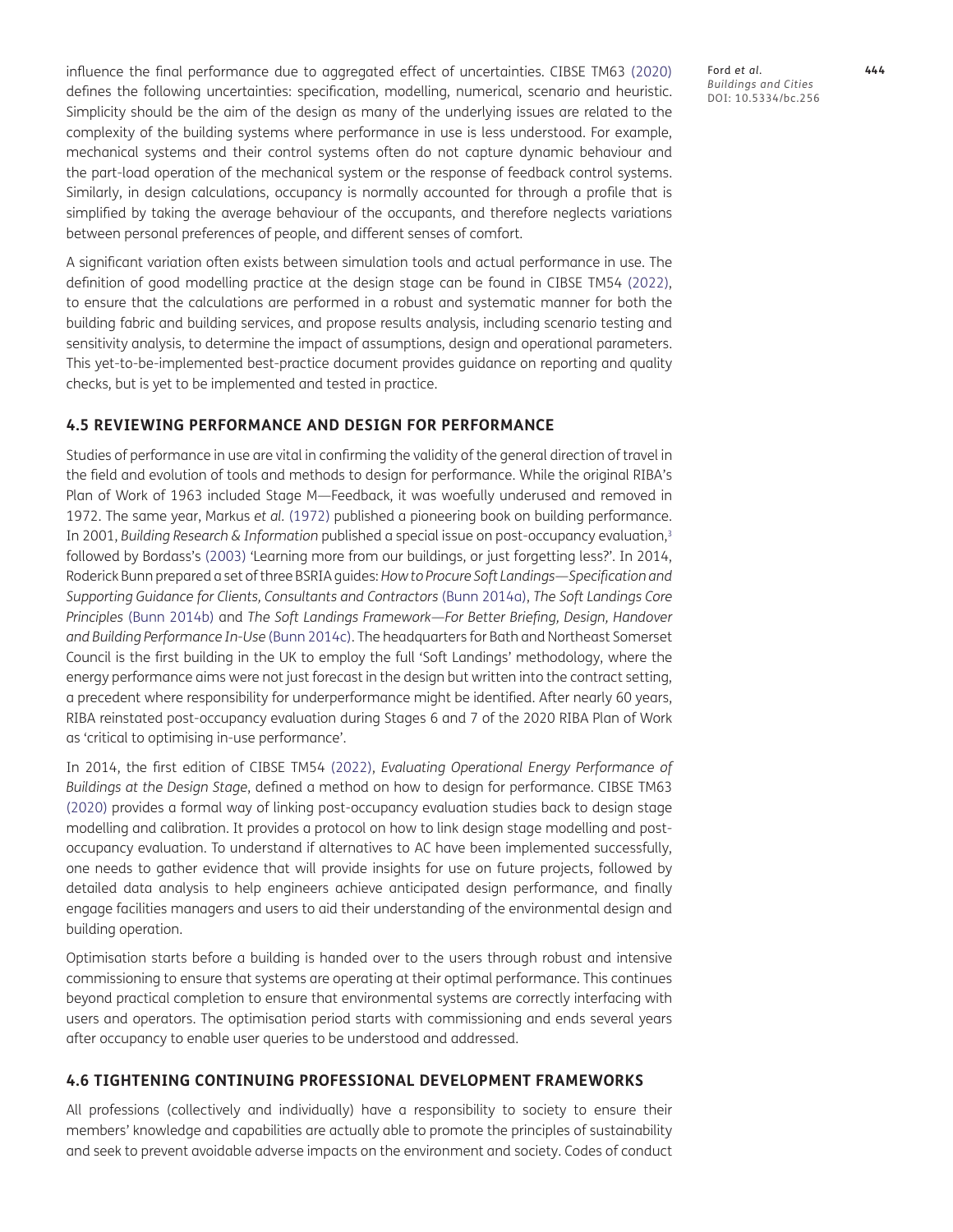for engineering professions across the globe oblige engineers to 'only undertake work for which they have sufficient professional and technical competence and adequate resources to meet their obligations'. They should also disclose relevant limitations of competence.

Ford *et al*. **445** *Buildings and Cities* DOI: 10.5334/bc.256

For example, the successful implementation of alternatives to AC requires the updating of all individuals' skillsets to ensure a robust workforce can undertake this course of action, especially when the pool of experience is relatively limited. 'The Way Ahead', RIBA's new education and professional development framework, has determined that the core competency for architects must encompass a fundamental level of awareness and understanding of priority subjects for them to be competent to practice and to provide public assurance including climate literacy (to demonstrate their ability to design buildings that deliver sustainable outcomes and meet the RIBA 2030 Climate Challenge), ethical practice (to demonstrate their duties to themselves, to the profession, to those commissioning services, to those in the workplace, to society and the end user, and to the wider world), and research literacy may follow in future. To ensure UK chartered members can provide up-to-date evidence of their competence, it is proposed that they will be reassessed every five years.

The current review of professional competencies required for practising architects in the UK by the Architects Registration Board (ARB) has been described as the biggest change in architectural education for 50 years. The need for these changes has been discussed in a recent special issue of *Buildings & Cities*. [4](#page-12-8) All the construction professions need to be on board if the fundamental and rapid improvements in building performance and sustainability are to be achieved in practice.

# **NOTES**

- <span id="page-12-1"></span>1 Biarritz Pledge for Fast Action on Efficient Cooling. [https://www.elysee.fr/admin/upload/](https://www.elysee.fr/admin/upload/default/0001/06/306cf93611abfad315fbc8ebce8e86dc27282363.pdf) [default/0001/06/306cf93611abfad315fbc8ebce8e86dc27282363.pdf](https://www.elysee.fr/admin/upload/default/0001/06/306cf93611abfad315fbc8ebce8e86dc27282363.pdf).
- <span id="page-12-2"></span>2 See<https://www.cibse.org/coronavirus-covid-19/emerging-from-lockdown#1/>.
- <span id="page-12-4"></span>3 See [https://www.tandfonline.com/toc/rbri20/29/2/.](https://www.tandfonline.com/toc/rbri20/29/2/)
- <span id="page-12-8"></span>4 'Education and Training: Mainstreaming Zero Carbon'. [https://journal-buildingscities.org/](https://journal-buildingscities.org/collections/special/education-and-training-mainstreaming-zero-carbon/) [collections/special/education-and-training-mainstreaming-zero-carbon/](https://journal-buildingscities.org/collections/special/education-and-training-mainstreaming-zero-carbon/).

# <span id="page-12-0"></span>**AUTHOR AFFILIATIONS**

**Brian Ford D** [orcid.org/0000-0003-1343-824X](http://orcid.org/0000-0003-1343-824X) Department of Architecture & Built Environment, University of Nottingham, Nottingham, UK

**Dejan Mumovic D** [orcid.org/0000-0002-4914-9004](http://orcid.org/0000-0002-4914-9004) UCL Institute for Environmental Design and Engineering, The Bartlett Faculty of the Built Environment, University College London, London, UK

**Rajan Rawal D** [orcid.org/0000-0001-7914-6069](http://orcid.org/0000-0001-7914-6069) Centre for Advanced Research in Building Science and Energy (CARBSE), CEPT University, Ahmedabad, Gujarat, IN

# **COMPETING INTERESTS**

The authors have no competing interests to declare.

# **REFERENCES**

- <span id="page-12-3"></span>**Abela, A., Hamilton, L., Hitching, R., Lewry, A.,** & **Pout, C.** (2016). *Study on energy use by air-conditioning: Final report*. Department of Energy and Climate Change (DECC).
- <span id="page-12-5"></span>**Bordass, B.** (2003). Learning more from our buildings—Or just forgetting less? *Building Research & Information*, 31(5), 406–411. DOI: <https://doi.org/10.1080/0961321031000108825>
- <span id="page-12-6"></span>**Bunn, R.** (2014a). *How to procure soft landings—Specification and supporting guidance for clients, consultants and contractors* (BG 45/2014). BSRIA.

<span id="page-12-7"></span>**Bunn, R.** (2014b). *Soft landings core principles* (BG 38/2014). BSRIA.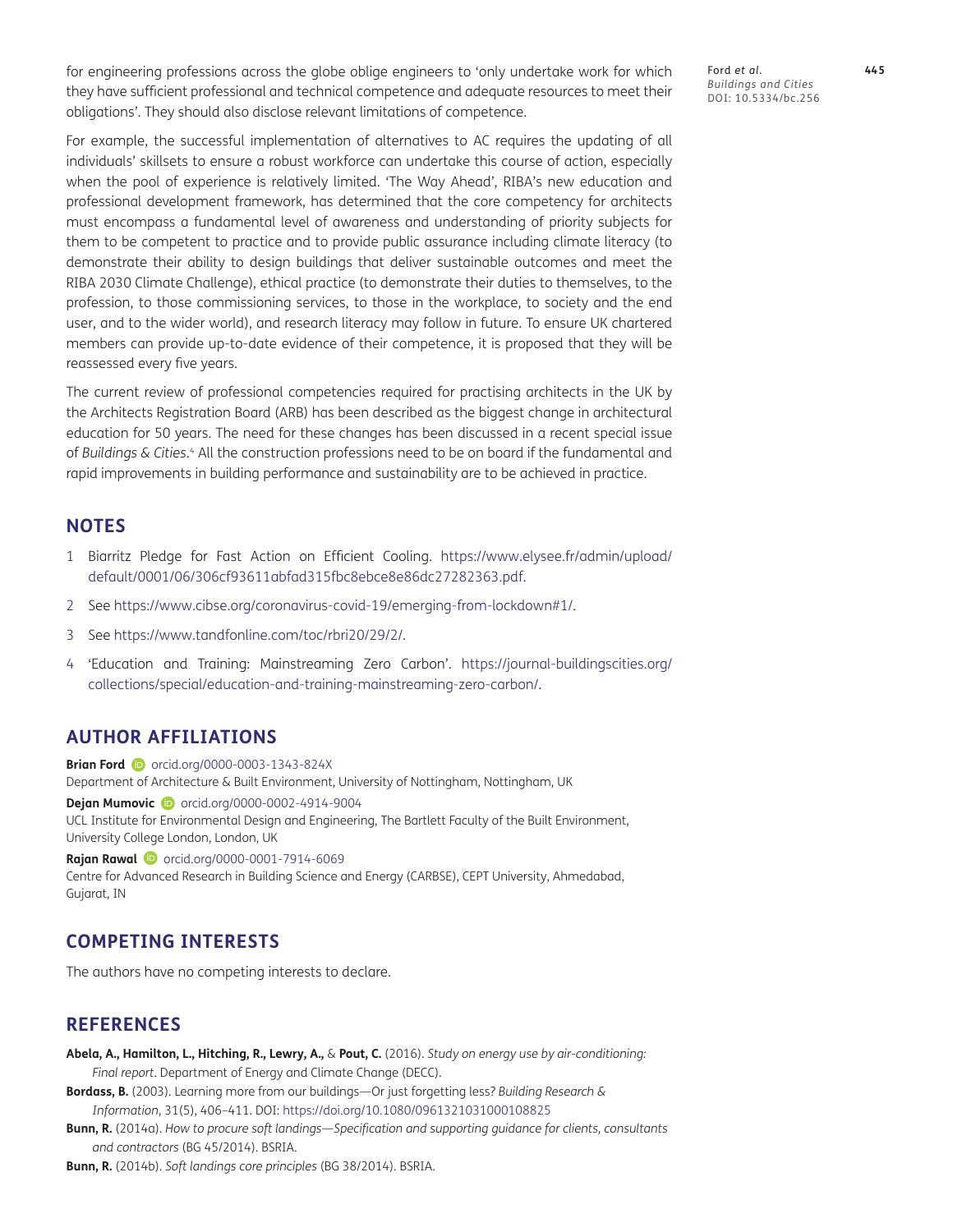- <span id="page-13-22"></span>**Bunn, R.** (2014c). *Soft landings framework—For better briefing, design, handover and building performance in-use* (BG 54/2014). BSRIA.
- <span id="page-13-17"></span>**Carbon Trust, Kigali Cooling Efficiency Program, Cool Coalition, Oxford University** & **Race to Zero.** (2021). *The climate action pathway to net zero cooling*. [https://www.carbontrust.com/resources/the-climate](https://www.carbontrust.com/resources/the-climate-action-pathway-for-net-zero-cooling)[action-pathway-for-net-zero-cooling](https://www.carbontrust.com/resources/the-climate-action-pathway-for-net-zero-cooling)
- <span id="page-13-19"></span>**CIBSE.** (2020). *TM63: Operational performance: building performance modelling and calibration for evaluation of energy in-use*. Chartered Institution of Building Services Engineers (CIBSE).
- <span id="page-13-20"></span>**CIBSE.** (2022). *TM54: Evaluating operational energy performance of buildings at the design stage*. Chartered Institution of Building Services Engineers (CIBSE).
- <span id="page-13-14"></span>**Derrible, S.,** & **Reeder, M.** (2015). The cost of over-cooling commercial buildings in the United States. *Energy and Buildings*, 108, 304–306. DOI:<https://doi.org/10.1016/j.enbuild.2015.09.022>
- <span id="page-13-1"></span>**EU.** (2016). *Strategy on heating & cooling*. [https://energy.ec.europa.eu/topics/energy-efficiency/heating-and](https://energy.ec.europa.eu/topics/energy-efficiency/heating-and-cooling_en)[cooling\\_en](https://energy.ec.europa.eu/topics/energy-efficiency/heating-and-cooling_en)
- <span id="page-13-11"></span>**Global Cool Cities Alliance.** (2022). *Cool roofs and cool pavements toolkit*. [https://globalcoolcities.org/cool](https://globalcoolcities.org/cool-roofs-and-cool-pavements-toolkit/)[roofs-and-cool-pavements-toolkit/](https://globalcoolcities.org/cool-roofs-and-cool-pavements-toolkit/)
- <span id="page-13-9"></span>**Hamstead, Z., Coseo, P., AlKhaled, S., Boamah, E. F., Hondula, D. M., Middel, A.,** & **Rajkovich, N.** (2020). Thermally resilient communities: Creating a socio-technical collaborative response to extreme temperatures. *Buildings & Cities*, 1(1), 218–232. DOI: <https://doi.org/10.5334/bc.15>
- <span id="page-13-7"></span>**Hossain, M. M.** (2020). *Improving workspace environment for garment factories in Bangladesh: Design guidelines for clothing workers' thermal comfort*. RIBA [Architecture.com](http://Architecture.com). [https://www.architecture.com/](https://www.architecture.com/awards-and-competitions-landing-page/awards/riba-presidents-awards-for-research/2020/improving-workspace-environment-for-garment-factories-in-bangladesh) [awards-and-competitions-landing-page/awards/riba-presidents-awards-for-research/2020/improving](https://www.architecture.com/awards-and-competitions-landing-page/awards/riba-presidents-awards-for-research/2020/improving-workspace-environment-for-garment-factories-in-bangladesh)[workspace-environment-for-garment-factories-in-bangladesh](https://www.architecture.com/awards-and-competitions-landing-page/awards/riba-presidents-awards-for-research/2020/improving-workspace-environment-for-garment-factories-in-bangladesh)
- <span id="page-13-0"></span>**IEA.** (2020). *Progress review on cooling*. International Energy Agency (IEA). [https://www.iea.org/reports/](https://www.iea.org/reports/cooling) [cooling](https://www.iea.org/reports/cooling)
- <span id="page-13-8"></span>**Klinsky, S.,** & **Mavrogianni, A.** (2020). Climate justice and the built environment. *Buildings & Cities*, 1(1), 412–428. DOI: <https://doi.org/10.5334/bc.65>
- <span id="page-13-18"></span>**Lord, S.-F., Noye, S., Ure, J., Tennant, M. G.,** & **Fisk, D. J.** (2016). Comparative review of building commissioning regulation: A quality perspective. *Building Research & Information*, 44(5–6), 630–643. DOI:<https://doi.org/10.1080/09613218.2016.1181955>
- <span id="page-13-21"></span>**Markus, T., Whyman, P., Morgan, J., Whitton, D., Maver, T., Canter, D.,** & **Fleming, J.** (1972). *Building performance*. Applied Science.
- <span id="page-13-2"></span>**Mitchell, D.** *et al.* (2016). Attributing human mortality during extreme heat waves to anthropogenic climate change. *Environmental Research Letters*, 11, 074006. DOI: [https://doi.org/10.1088/1748-](https://doi.org/10.1088/1748-9326/11/7/074006) [9326/11/7/074006](https://doi.org/10.1088/1748-9326/11/7/074006)
- <span id="page-13-10"></span>**Passe, U., Dorneich, M., Krejci, C., Koupaei, D. M., Marmur, B., Shenk, L., Stonewell, J., Thompson, J.,** & **Zhou, Y.** (2020). An urban modelling framework for climate resilience in low-resource neighbourhoods. *Buildings & Cities*, 1(1), 453–474. DOI:<https://doi.org/10.5334/bc.17>
- <span id="page-13-16"></span>**Qian, Q., Fan, K.,** & **Chan, H. W.** (2016). Regulatory incentives for green buildings: Gross floor area concessions. *Building Research & Information*, 44(5–6), 675–693. DOI: [https://doi.org/10.1080/09613218](https://doi.org/10.1080/09613218.2016.1181874) [.2016.1181874](https://doi.org/10.1080/09613218.2016.1181874)
- <span id="page-13-13"></span>**Sachar, S., Campbell, I.,** & **Kalanki, A.** (2018). *Solving the global cooling challenge: How to counter the climate threat from room air conditioners*. Rocky Mountain Institute. [https://rmi.org/wp-content/](https://rmi.org/wp-content/uploads/2018/11/Global_Cooling_Challenge_Report_2018.pdf) [uploads/2018/11/Global\\_Cooling\\_Challenge\\_Report\\_2018.pdf](https://rmi.org/wp-content/uploads/2018/11/Global_Cooling_Challenge_Report_2018.pdf)
- <span id="page-13-5"></span>**SAGE.** (2020). *EMG: Role of ventilation in controlling SARS-CoV-2 transmission*. Scientific Advisory Group for Emergencies (SAGE). [www.gov.uk/government/publications/emg-role-of-ventilation-in-controlling-sars](http://www.gov.uk/government/publications/emg-role-of-ventilation-in-controlling-sars-cov-2-transmission-30-september-2020)[cov-2-transmission-30-september-2020](http://www.gov.uk/government/publications/emg-role-of-ventilation-in-controlling-sars-cov-2-transmission-30-september-2020)
- <span id="page-13-15"></span>**Tang, Y., Yu, H., Zhang, K., Niu, K., Mao, H.,** & **Luo, M.** (2022). Thermal comfort performance and energyefficiency evaluation of six personal heating/cooling devices. *Building and Environment*, 217, 109069. DOI:<https://doi.org/10.1016/j.buildenv.2022.109069>
- <span id="page-13-12"></span>**UN Sustainable Energy for All Programme.** (2018). *Chilling prospects: Providing sustainable cooling for all*. <https://www.seforall.org/publications/chilling-prospects-cooling-for-all-report>
- <span id="page-13-3"></span>**Wang, Y., Cooper, E., Tahmasebi, F., Taylor, J., Stamp, S., Symonds, P., Burman, E.,** & **Mumovic, D.** (2022). Improving indoor air quality and occupant health through smart control of windows and portable air purifiers in residential buildings. *Building Services Engineering Research and Technology*. DOI: [https://doi.](https://doi.org/10.1177/01436244221099482) [org/10.1177/01436244221099482](https://doi.org/10.1177/01436244221099482)
- <span id="page-13-4"></span>**WHO.** (2021). *Coronavirus disease (COVID-19): Ventilation and air conditioning in public spaces and buildings*. World Health Organization (WHO). [https://www.who.int/news-room/questions-and-answers/item/](https://www.who.int/news-room/questions-and-answers/item/coronavirus-disease-covid-19-ventilation-and-air-conditioning) [coronavirus-disease-covid-19-ventilation-and-air-conditioning](https://www.who.int/news-room/questions-and-answers/item/coronavirus-disease-covid-19-ventilation-and-air-conditioning)
- <span id="page-13-6"></span>**Zhao, L., Oleson, K., Bou-Zeid, E.** *et al.* (2021). Global multi-model projections of local urban climates. *Nature Climate Change*, 11, 152–157. DOI: <https://doi.org/10.1038/s41558-020-00958-8>

Ford *et al*. **446** *Buildings and Cities* DOI: 10.5334/bc.256